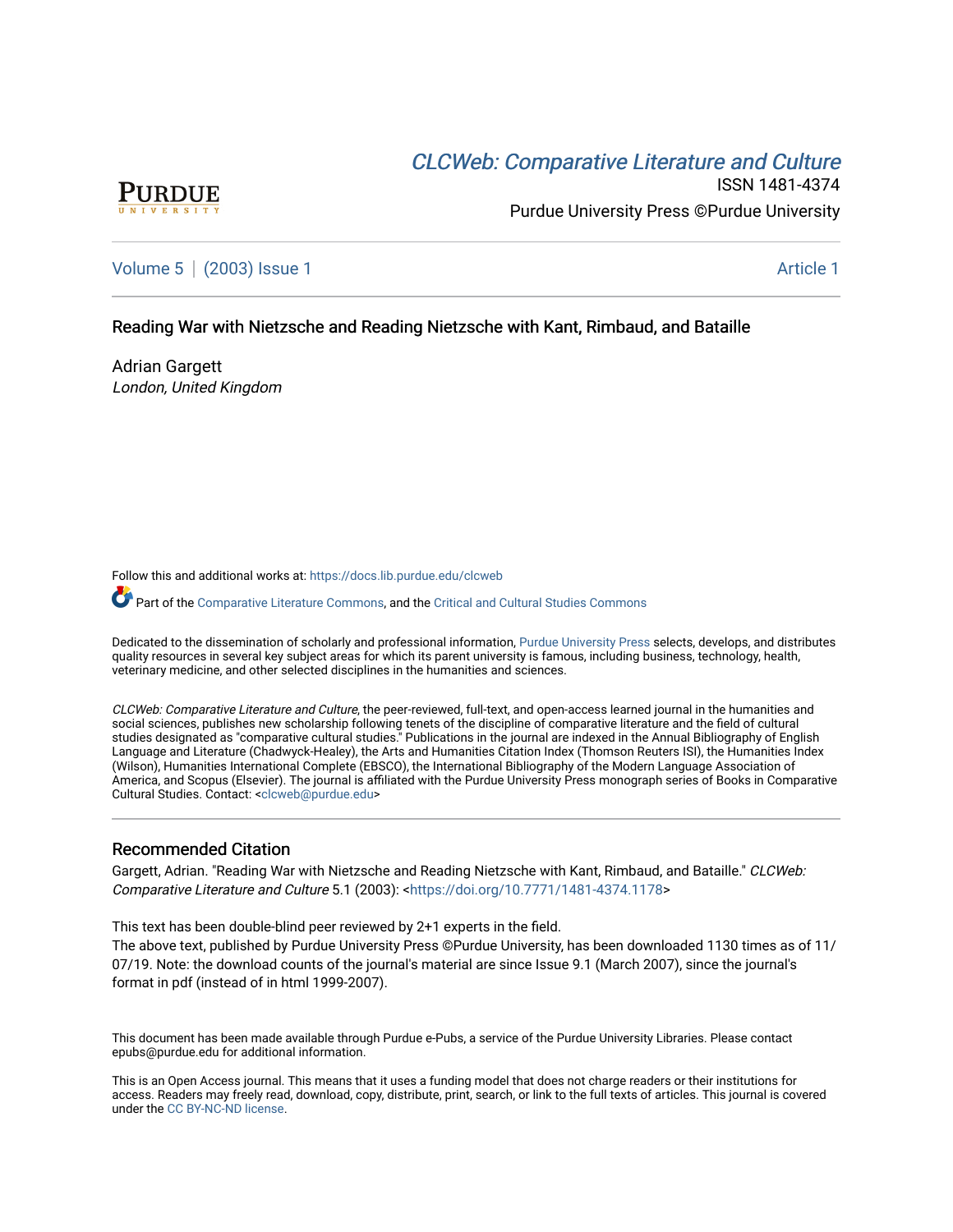**PURDUE** 

UNIVERSITY PRESS <http://www.thepress.purdue.edu>



ISSN 1481-4374 <http://docs.lib.purdue.edu/clcweb> Purdue University Press ©Purdue University

CLCWeb: Comparative Literature and Culture, the peer-reviewed, full-text, and open-access learned journal in the humanities and social sciences, publishes new scholarship following tenets of the discipline of comparative literature and the field of cultural studies designated as "comparative cultural studies." In addition to the publication of articles, the journal publishes review articles of scholarly books and publishes research material in its Library Series. Publications in the journal are indexed in the Annual Bibliography of English Language and Literature (Chadwyck-Healey), the Arts and Humanities Citation Index (Thomson Reuters ISI), the Humanities Index (Wilson), Humanities International Complete (EBSCO), the International Bibliography of the Modern Language Association of America, and Scopus (Elsevier). The journal is affiliated with the Purdue University Press monograph series of Books in Comparative Cultural Studies. Contact: <clcweb@purdue.edu>

### Volume 5 Issue 1 (March 2003) Article 1 Adrian Gargett,

"Reading War with Nietzsche and Reading Nietzsche with Kant, Rimbaud, and Bataille" <http://docs.lib.purdue.edu/clcweb/vol5/iss1/1>

> Contents of CLCWeb: Comparative Literature and Culture 5.1 (2003) <http://docs.lib.purdue.edu/clcweb/vol5/iss1>

Abstract: In his paper, "Reading War with Nietzsche and Reading Nietzsche with Kant, Rimbaud, and Bataille," Adrian Gargett discusses the aspects of poetry, communication, and notion that the apparition of Nietzsche manifested in Bataille is not a locus of secular reason but of necromantic religion: a writer who escapes philosophical conceptuality in the direction of unidentified zones, and dispenses with the "thing in itself" because it is an article of intelligible representation with no importance as a vector of becoming/of travel. Necromancy resists the transcendence of death opening territories of "voyages of discovery never reported." Against the strain of inert and superficial phenomenalism that typifies Nietzsche readings, Bataille pursues the fissure of abysmal skepticism, which passes out of the Kantian noumenon (intelligible object) through Kant and Schopenhauer's "thing in itself" (stripping away a layer of residual Platonism) and onwards in the direction of acategorical, epochal, or base-matter that connects with Rimbaud's "invisible splendours": the immense death-scapes of a "universe without images." Matter cannot be allocated a category without being reclaimed for "ideality" and the Nietzschean crisis with the *Ding an sich* was not its tangible dogmatic materialism, but rather that it anticipated "an ideal form of matter" as the transcendent (quarantined) scene of primary truth, a "real world." Materialism is not a dogma but a journey, a break from socially regulated belief. It is "before anything else the obstinate negation of idealism, which is to say the very basis of all philosophy." Exploring a-categorical matter guides thought as chance and matter as chaos, beyond all parameters. It yields no propositions to ascertain, but only routes to discover.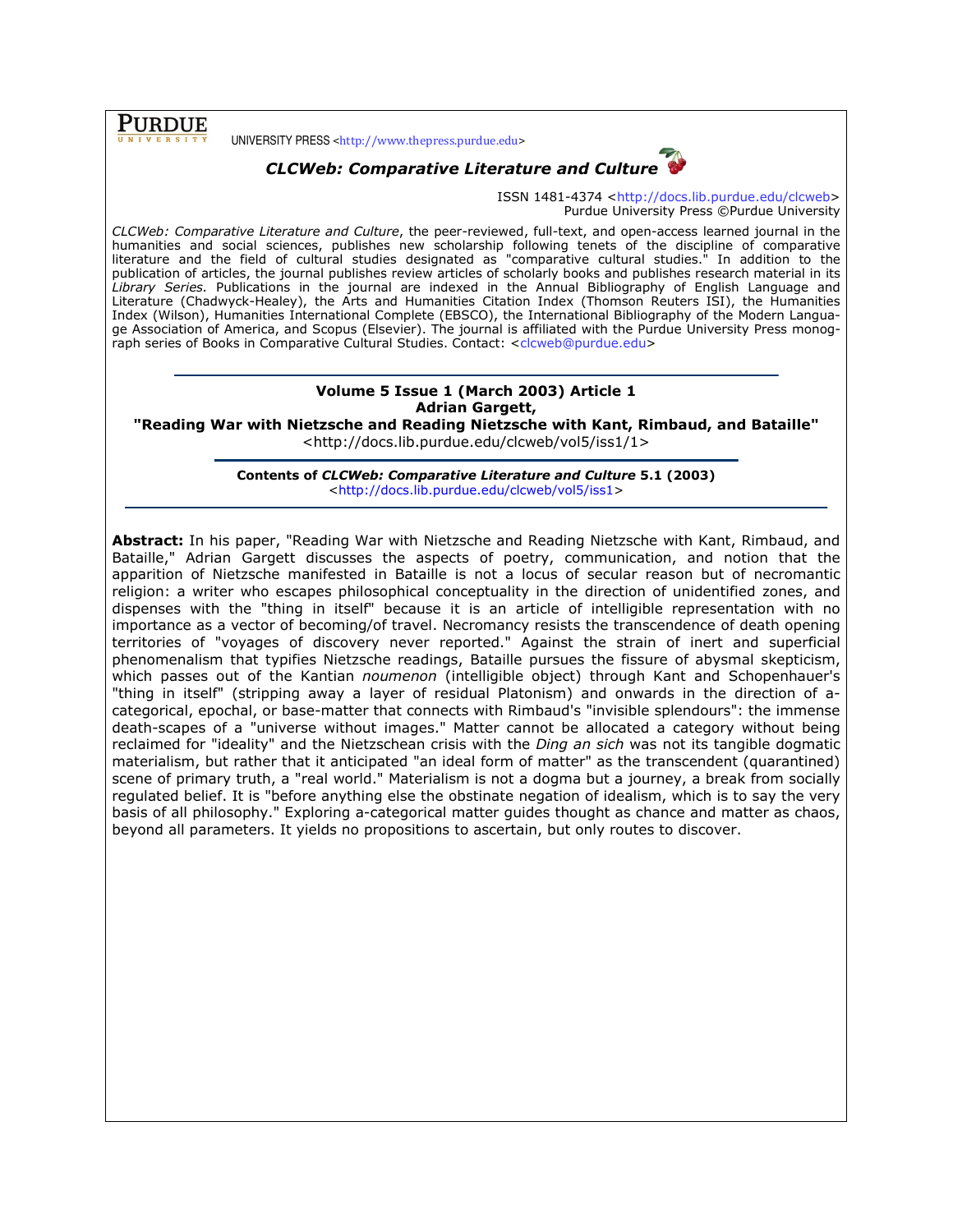Adrian Gargett, "Reading War with Nietzsche and Reading Nietzsche with Kant, Rimbaud, and Bataille" page 2 of 11 CLCWeb: Comparative Literature and Culture 5.1 (2003): <http://docs.lib.purdue.edu/clcweb/vol5/iss1/1>

## Adrian Gargett

## Reading War with Nietzsche and Reading Nietzsche with Kant, Rimbaud, and Bataille

Having at last escaped from the torture palace of authoritarian love we shuffle about, numb and confused, flinching from the twisted septic wound of our past -- now clumsily bandaged with the rags of secular culture. It is painfully evident that post-Christian humanity is a pack of broken dogs. Philosophy is a ghoul that haunts only relics, and the desolate rasping of our hymn to sickness has only just begun. Borne by currents of innate exhaustion that flow mute and relentless beneath the surface perturbations of convulsion and chatter, damned, shaking, claw-like fingers hewn from torment and sunk into debris lured with excruciating slowness down into the lips of flame and syrupy blackness twisted skewerish into fever-hollowed eyes. Eternal recurrence is our extermination, and we cling to it as infants to their mother's breasts. A despot forsakes any game that begins to turn out badly. This has been the instance with metaphysics. From Kant onwards investigative philosophy stopped generating the outcomes sympathetic to established (theistic) power, and we were swiftly informed, as I would like to put it, "this game is over, let's call it a draw." The authoritarian tradition of European reason tried to pull the plug on the great voyages at precisely the moment they first became intriguing, which is to say: atheistic, inhuman, experimental, and dangerous. The forces of antichrist are rising fanged and expectant from their scorched rat-holes in the wake of monotheistic hegemony, without the least care for the paralytic tinkerings of deconstructive undecidability. "An attitude which is neither military nor religious becomes insupportable in principle from the moment of death's arrival" (Bataille 2, 246; all subsequent translations are mine). The war has scarcely begun. Whenever its name has been anything but a joke, philosophy has been haunted by a subterranean question: what if knowledge was a means to intensify unknowing? It is this thought alone that has

differentiated it from the superficial things of the Earth. Yet the magnificence and also the ignominy of philosophy is to have sought after the end of knowing, and no more. The critical philosophy depicts the "truth of reason" as fictions, but devious ones, for they can never be revealed. They are "big lies" to the scale of infinity; tales about an irreal world beyond all possibility of sensation, one which is completely incapable of engaging in material communication with the human nervous system, however obliquely, an unconnected realm, a divine kingdom. This is the ghost landscape of metaphysics, swarming with divinities, souls, agents, perdurant subjectivities, entities with a zero potentiality for triggering excitations, and then the whole gothic confessional of guilt, responsibility, moral judgment, punishments, and rewards, the expansive priestly organization of psychological management and ethereal power. The only problem for the metaphysicians is that this mesh of vague fictions is un-coordinated, and comes into contradiction with itself. Once the zealous irrationalism of inquisition and the stake begins to collapse, and the dogmatic power of the church fails to the point that it can no longer wholly restrain philosophy within the mould of theology, vehement disputes - antinomies -- begin to spread. Owing to the "internecine strife of the metaphysicians" polygot forces begin to be sucked into the conflict, at first mobilized against particular structures of reason, fighting under the banner of another. But eventually a more widespread resentment begins to surface, numerous elements begin to throw-off the authority of metaphysics as such, skepticism spreads, and the nomads begin to drift back, with renewed élan.

The dangerous skeptics are those Kant fears, "a species of nomads, despising all settled modes of life" (Kant 8) who come from a wasteland strip beyond knowledge. They are travelers, which is also to say: infiltration paths of the unknown. It is by the tactics of these inhumanists that the immense abrupt of necromantic zero penetrates its infectious psychosis onto the Earth. Philosophy is a discipline. It takes only the most informal reading of Nietzsche's Genealogie to start to take this word sincerely; to sense its assorted odour of syrupiness and decay that discloses countless streams of blood. In addition, for those instructed by Nietzsche into a more astute genealogical perception -- fusing refinement with a anxious sickness of the nerves -- a more extensive range of aromas becomes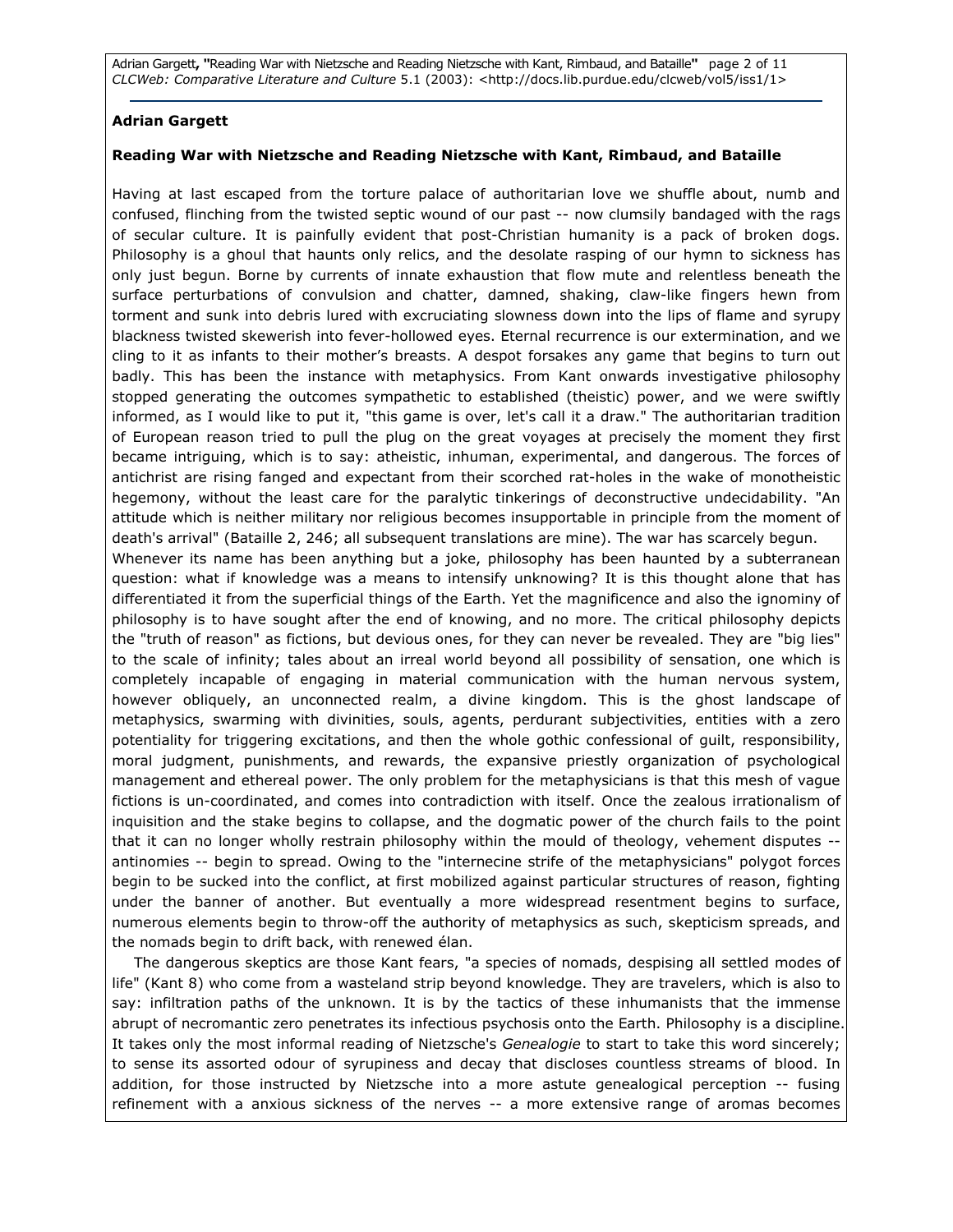Adrian Gargett, "Reading War with Nietzsche and Reading Nietzsche with Kant, Rimbaud, and Bataille" page 3 of 11 CLCWeb: Comparative Literature and Culture 5.1 (2003): <http://docs.lib.purdue.edu/clcweb/vol5/iss1/1>

evident; the acute sting of advanced pain, the staleness of long-standing despair, and the cloying bitterness -- brilliant in its metaphysical reverberation -- that only fully transpires in the miasma of habitual and untimely death. There are only a small number, if any, who could stare audaciously into the laboratory of human cultures, but then, this is hardly an option: the real instruction course of the intellect is not on show. Those fragments of viciousness that unintentionally remain uncovered, whether due to the fading of a deserting enemy's bestiality, intestine discord within a power system, the disastrous consequences of natural catastrophe, or some other cause of this type, must act as signs of a universally embryonic horror.

If disciplinary violence is to be efficient it is vital that it be devoid of rationalization, and thus unconcerned with teleology, either positive or negative. It must not appear as if anything is "wanted." For the most efficient means of tempering an instrument is to start to give it reasons; finally it begins to think it has a "right" to reasons. Pain must be unmistakably meaningless if it is to be "educational." It is on this basis that our history is so impenetrable, and indeed, nothing that was true has ever made sense. "Why was so much pain necessary?" we imprudently ask. But it is specifically because history has made no sense that we have gained knowledge from it, and the message remains a cruel one. Futile suffering has forever been Europe's "practical philosophy," our true evangelism, communicated to every zone of the Earth with incomparable devotion. After all, it is the revelation of so many ideas. So much power becomes available at the moment where one loses all capacity to benefit from it, and better the anguish of the master than the dejection of the slave. Thus it is that entering the state of reason has always necessitated that one spit out the ferocious ecstasy of the savages, leaving oneself in its place an immeasurable vacuum. The death of God that Nietzsche delineates is not without some degree of anticipation. If humanity's most baleful religion is instigated by an action of God, such an action is clearly best explained as a failed suicide attempt. It appears possible, as is so often the case, that this was a token action, a plea for attention. The Judaeo-Christian representation of God is a archetypal sketch of pathological insecurity. How frantic he is to be loved! So inadequate to himself, and so forsaken. How abysmal to live eternally in this way. Powerless to even imagine escaping the shadow of oneself. No one despises God as much as God. No one despises anything as much. It is not difficult to envisage his exhilaration, watching the nihilistic overthrow of his cult. The possibility of a discharge at last! Freed of all responsibility to act as the paramount of beings! His growing super-fluidity must have swelled up in him with the force of sexual crisis, such that it had all abruptly not been. There are occasions when one's compassion for God becomes irresistible; nothing has ever had to tolerate a more shameful existence than he. To not exist without excuse, his very quintessence denounces him for this default. Could there be a more degrading sinecure? When a substitute for God was wanted in the years 1888-89 even Nietzsche - that fanatic of empathy -- was disinclined to assume the position.

"I am not a philosopher but a saint, perhaps a madman" (Bataille 5, 218). Bataille does not communicate a philosophy, but more exactly a delirious negative evangelism as I understand it, namely that "death can be tasted." Monotheism has always reconstructed pre-emptively the message of "you mean it can be known." Bataille is a philosopher not of indifference, but of evil, of an evil that will always be the description for those procedures that deliberately contravene all human utility, all accumulative reason, all constancy and all sense. He considers Nietzsche to have painstakingly confirmed that the standards of the good: self-identity, permanence, compassion, and transcendent individuality, are decisively rooted in the preservative inclinations of a remarkably shameful, inert, and fearful species of animals. Regardless of his pseudo-sovereignty, the Occidental God -- as the underwriter of the good -- has always been the perfect conduit of human reactivity, the anaesthetized anti-experimental standard of functional calculus. To challenge God, in a commemoration of evil, is to threaten humanity with adventures that they have been resolved to forbid.

Among the diseases Bataille has in common with Nietzsche is the assertion that the death of God is not an epistemic certainty, but a crime. It is no less worthy of cathedrals than the despot it threw out,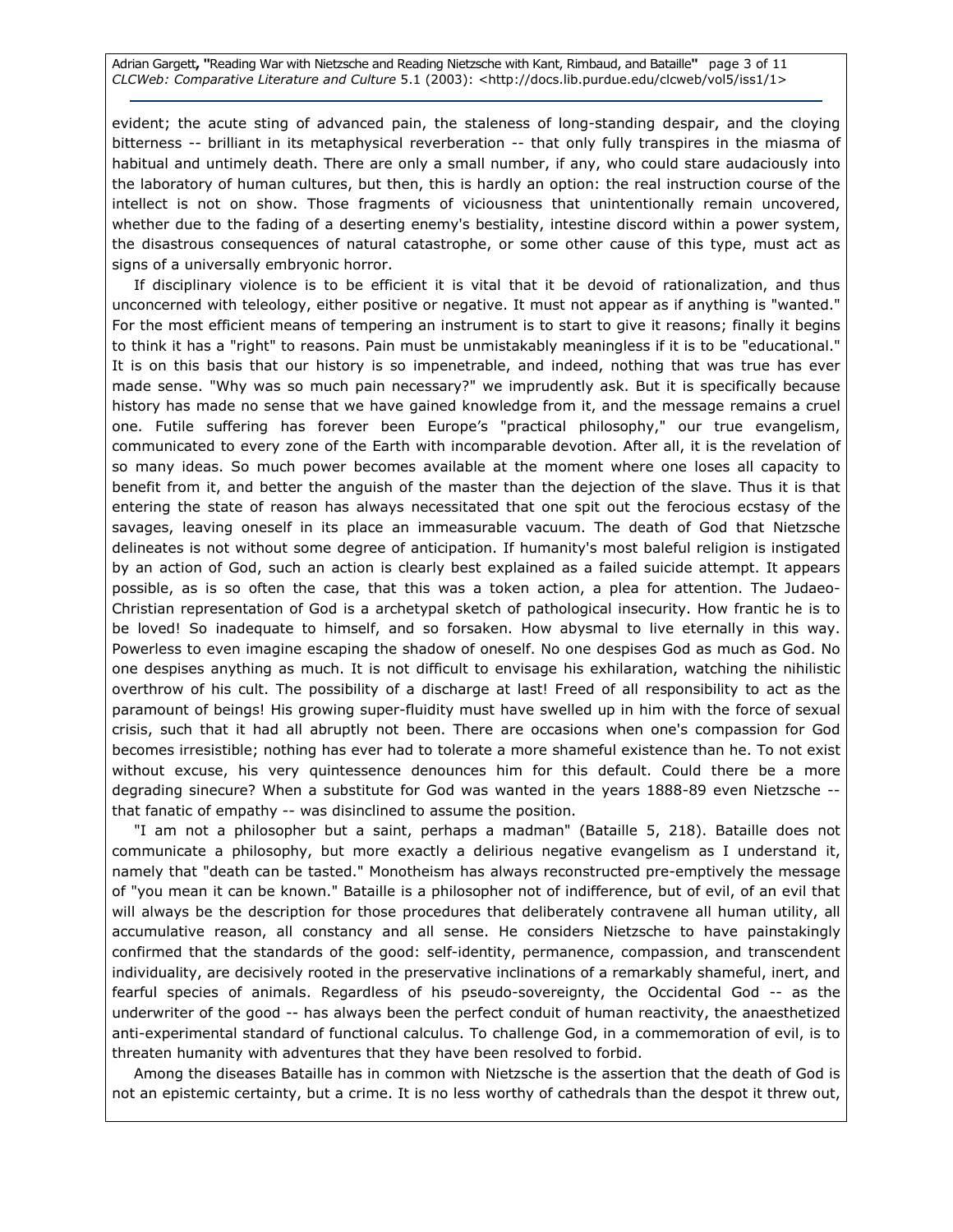Adrian Gargett, "Reading War with Nietzsche and Reading Nietzsche with Kant, Rimbaud, and Bataille" page 4 of 11 CLCWeb: Comparative Literature and Culture 5.1 (2003): <http://docs.lib.purdue.edu/clcweb/vol5/iss1/1>

and whose mausoleum it continues to vandalize. Indeed, such new cathedrals are inextricable from the unholy celebrations of desecration which resonate through them, as the writings of Nietzsche and Bataille themselves demonstrate. "Indeed, we philosophers" and "free spirits" feel, when we hear the news that "the old god is dead," as if a new dawn shone on us; our heart overflows with gratitude, amazement, premonitions, expectations. At long last the horizon appears free to us again, even if it should not be bright; at long last our ships may venture out again, venture out to face any danger; all the daring of the lover of knowledge is permitted again; the sea, our sea, lies open again; perhaps there has never yet been such an "open sea" (Nietzsche The Gay Science, 343). The death of God is an opportunity, a chance. It is reasonable to ask "what is meant" by the word noumenon, but "chance" does not perform in this way, since it is not a concept to be apprehended, but a course to follow. "To the one who grasps what chance is, how insipid the idea of God appears, and suspicious, and wing-clipping" (Bataille 6, 116). Monotheism is the great gate-keeper, and where it ends the adventure into death begins. If there are places from which we are outlawed, it is because they can in truth be reached, or "because they can reach us": in the end poetry is infiltration and not expression, a trajectory of incineration; either strung-up in the cobwebs of Paradise, or strung-out into the shadow-torrents of Hell (Nietzsche 3, 716). It is a direction out of creation, which is to each their fate elucidated as mystery, as "lure": "now a hard, an inexorable voyage commences -- a quest into the greatest possible distance" (Bataille 6, 29) Even the most angelic interest, when multiplied to the power of eternity, must find its way to end in the abyss.

In opposition to the failed security of Kantian industrialism associated with Hegel and teleology, Bataille proffers Nietzsche and the risk of chaos, war, eroticism, and submission to the sacred: "There is nothing I want except chance" (Bataille 6, 161), certainly not salvation therefore, or anything connected with God who "by definition, is not in play" (6, 84). The will to chance no longer objects to the irresponsibility of immanence, and Nietzsche figures as the confirmation that "unlike God, man is not condemned to condemn" (6, 75) Devotion, prayer, hope, or faith are all violently corroded by the will to chance, which relapses towards immanence, and "immanence is impiety itself" (6, 81). Bataille safeguards nothing (one cannot offend against the sacred): "I love irreligion, the disrespect of putting in play" (6, 86) Nonetheless, there is no religion that is not a chance, and no morality that is not chance's denial. Morality is the province of tasks, whilst religion liquefies itself in fate. Bataille's writings are "a hecatomb of words without gods or reasons to be" (5, 229), led back down through the burial-vaults of the West by a fierce desire to separate theism and religion, and thus restore the sacred to its necromantic impiety, except that nothing can ever just return, and Hell will never be an "pure" underworld again. The depths have become infernal, really so, quite irrespective of the fairy stories we are still told. "Flames surround us/ the abyss opens beneath our feet" (3, 95) claims Bataille from the edge of the impossible, "an abyss that does not end in the satiate contemplation of an absence" (5, 199) because its brink is the scorched wreck of even the most sublimed subjectivity. "I have nothing to do in this world" he writes "if not to burn" (4, 17). "I suffer from not burning, approaching so close to death that I respire it like the breath of a lover" (5, 246). It is not only due to the inquisition that all the significant explorers have for a long time been reduced to ashes. For well over a century all who have wanted to see have seen: no passionate voyage can be embarked on from the ruins of monotheism unless it takes its resources from damnation.

The apparition of Nietzsche that Bataille manifests is not a locus of secular reason but of necromantic religion; a writer who escapes philosophical conceptuality in the direction of unidentified zones, and dispenses with the "thing in itself" because it is an article of intelligible representation with no importance as a vector of becoming/of travel. Necromancy resists the transcendence of death opening territories of "voyages of discovery never reported" (Rimbaud 327). Against the strain of inert and superficial phenomenalism that typifies Nietzsche readings, Bataille pursues the fissure of abysmal scepticism, which passes out of the Kantian noumenon through Kant and Schopenhauer's "thing in itsel," stripping away a layer of residual Platonism, and onwards in the direction of a-categorical,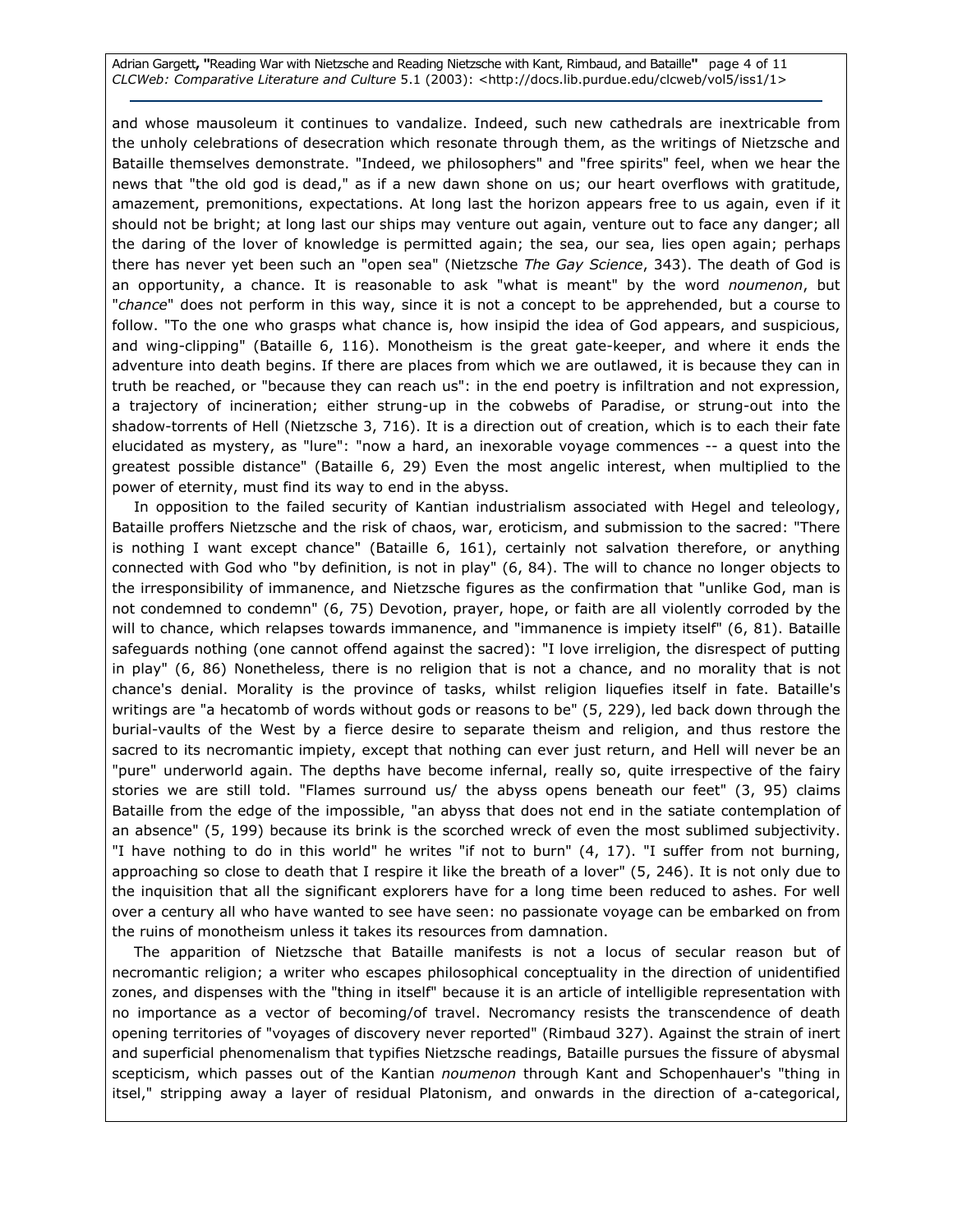Adrian Gargett, "Reading War with Nietzsche and Reading Nietzsche with Kant, Rimbaud, and Bataille" page 5 of 11 CLCWeb: Comparative Literature and Culture 5.1 (2003): <http://docs.lib.purdue.edu/clcweb/vol5/iss1/1>

epochal, or base-matter that connects with Rimbaud's "invisible splendours" (Rimbaud 296): the immense death-scapes of a "universe without images" (293). Matter cannot be allocated a category without being reclaimed for "ideality," and the Nietzschean crisis with the Ding an sich was not its tangible dogmatic materialism, but rather that it anticipated "an ideal form of matter" (Bataille 1, 179), as the transcendent (quarantined) scene of primary truth, a "real world." There are no things-inthemselves because there are no things: "thingness has only been invented by us owing to the requirements of logic (Nietzsche, The Will to Power #558). The Ding an sich is a concept adapted for a God/supreme being hysterically seeking to veil itself: a cultural glitch turned nasty, but on the run at last: "Root of the idea of the substance in language, not in beings outside us (Nietzsche, The Will to Power # 562)

"The antithesis of the apparent world and the true world is reduced to the antithesis 'world' and 'nothing'" (Nietzsche, The Will to Power # 567). Materialism is not a dogma but a journey, a break from socially regulated belief: it "is before anything else the obstinate negation of idealism, which is to say the very basis of all philosophy" (Bataille 1, 220). Exploring a-categorical matter guides thought as chance and matter as chaos, beyond all parameters. It yields no propositions to ascertain, but only routes to discover. This is Nietzsche as a vampiric-poet at war with the philosophers -- with the new priests --a thinker who attempts to render life more problematic. Bataille traces a desire that echoes with the reality that stuns us, and not with a "rationality" that would lead us out from the labyrinth. Nietzsche is the great exemplar of complexifying thought, making use of knowledge for the benefit of questioning -- and this is not in order to elucidate and concentrate, but to subtilize and disconnect them. Complicating thought intensifies the stimulus of an active or effective confusion -- delirium - against the reactive forces whose compulsive inclination is to resolve or conclude. Rebelling against the underlying sense of philosophical reasoning, it sides with thought against knowledge, against the anaethesizing prescriptions of the "will to truth."

"The extreme sharpness of certain senses, so they understand a quite different sign-language - and create one -- the condition that seems to be a part of many nervous disorders-; extreme mobility that turns into an extreme urge to communicate; the desire to speak of the part of everything that knows how to give signs-; a need to get rid of oneself, as it were, through signs and gestures; ability to speak of oneself through a hundred speech media -- an explosive condition. One must first think of this condition as a compulsion and urge to get rid of the exuberance of inner tension through muscular activity and movements of all kinds; then as an involuntary co-ordination between this movement and the inner processes (images, thoughts, desires) -- as a kind of automatism of the whole muscular system impelled by strong stimuli from within-; inability to prevent reaction; the system of inhibition suspended, as it were" (Nietzsche Werke 3, 716). In this Nietzsche fashions a connection between the artistic process and an infection, a nervous-disorder, an epidemic of "abreactive" gestures with their correlated intensities. The reticence to this outflow collapses, but the access of new material is severely reduced. In other words, the powers of absorption are suppressed; anorexia is united with logorrhoea, or extreme volubility, and an art is thought on the foundation of a violent wasting disease. In the passage that immediately precedes "How the true world at last became a fable" in his Twilight of the Idols, Nietzsche writes: "To separate the world into the 'true' and the 'apparent,' be it in the Christian fashion, or in that of Kant (a cunning Christian to the end) is only a suggestion of decadence -- a symptom of declining life? That the artist treasures appearance above reality is no objection to this proposition. Because here, 'appearance' means reality once again, only selected, strengthened, corrected" (Nietzsche Werke 2, 961). The narrative sketched out by "How the true world at last became a fable" is that of our history, but it is a subsidiary occurrence when contrasted with the prehistory that presents its means and genealogical significance. The pre-historical narrative fronts the proceedings which the historical narrative assumes, the repression of the Dionysian inclination and its impulsive-drive of unreserved expenditure into a reason of preservation and resistance. This birth of history is sketched more completely in the note numbered #584 in The Will to Power, a text of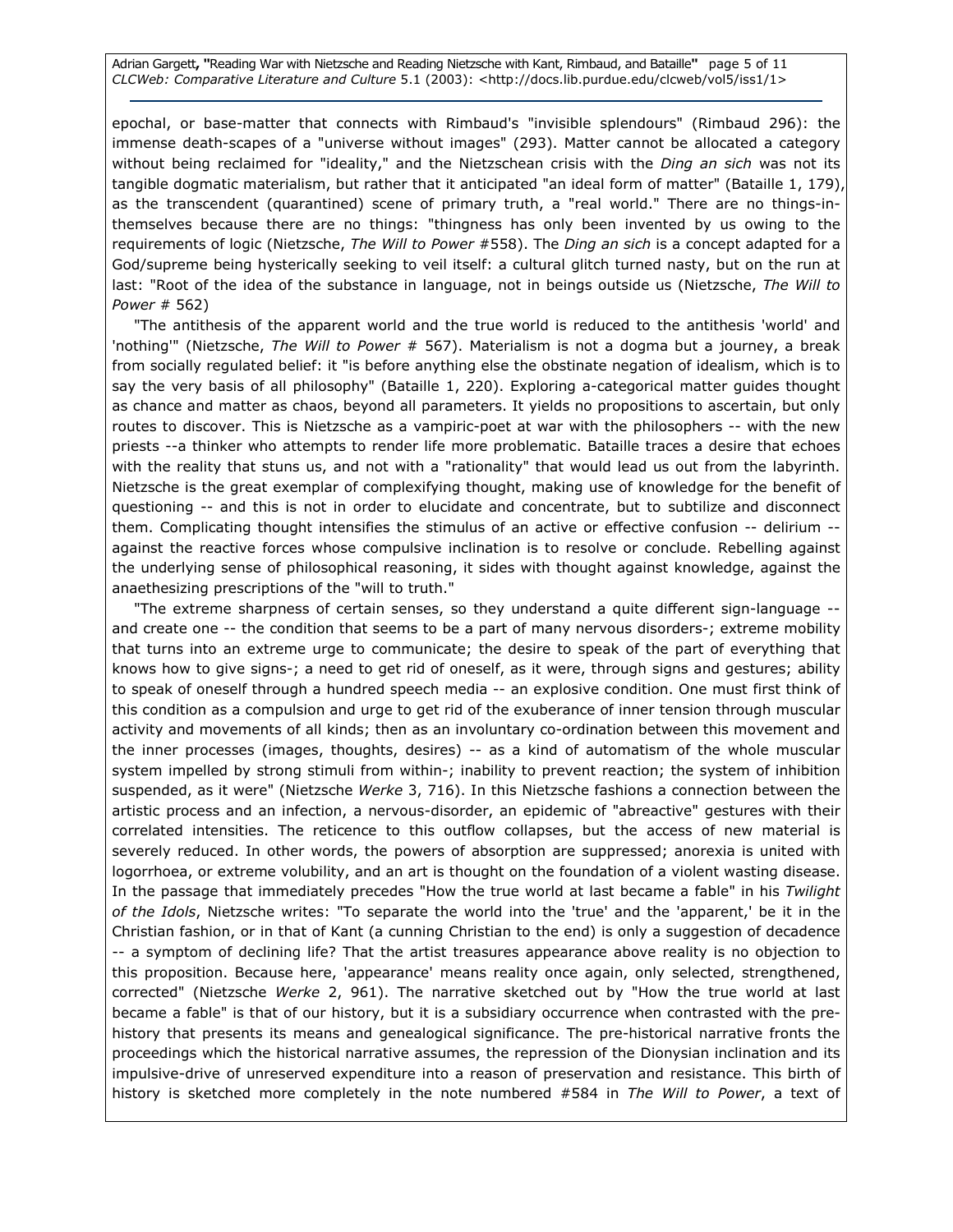Adrian Gargett, "Reading War with Nietzsche and Reading Nietzsche with Kant, Rimbaud, and Bataille" page 6 of 11 CLCWeb: Comparative Literature and Culture 5.1 (2003): <http://docs.lib.purdue.edu/clcweb/vol5/iss1/1>

sustained power, including this fragment: "And behold, suddenly the world fell apart into a 'true' world and an 'apparent' world: and precisely the world that man's reason had devised for him to live and settle in was discredited. Instead of employing the forms as a tool for making the world manageable and calculable, the deranged acuity of philosophers divined that in these categories is presented the concept of the world to which the one in which man lives does not correspond -- the means were misunderstood as measures of value, even as a condemnation of their real intention -- The intention was to deceive oneself in a useful way; the means, the invention of formulas and signs by means of which one could reduce the confusing multiplicity to a purposive and manageable schema" (Nietzsche Werke 3, 726-27).

Where cumulative reason has introduced "truth" and "appearance" as the agencies of supreme definiteness or pure concepts, the artist recognizes appearance as reality "once again" (noch einmal). Reality returns in appearance like the seismic-tremor, radiating wider and wider areas for movement. Given that reality is itself the catalyst for such movements they will grow to be increasingly more damaging, as this catalyst becomes increasingly "selected, strengthened, corrected" or, succinctly, "intensified." Here at last -- where nothing is last -- is the paroxysm of zero, eternal recurrence, the libidinal motor of Nietzsche's economics. Nietzsche's economy of the artistic process, or Dionysian economy, is constructed underneath the eruptive anti-logic of eternal recurrence. The economy is a continuous re-emergence of inhuman improvidence; an imaginative, inestimable surplus irregularly displayed in the transformation of negation into reckless zero. It is inherent to desire and constantly has new -- and when not disfigured by repression -- progressively more complicated formations to excess. A Dionysian economy is undeniably a blitzkrieg fiscal-system of solar stock, in which the negative ceiling of each conceptual pair is re-established as a reinforcement for the positive; as an escalating syndrome of difference. The delirium of dissipating currents proceeds from this inexorability that rational negation under no circumstances arrives, even though zero collides. Therefore, the image of eternal recurrence follows: that the elimination of amalgamated being is the process of desire, or unrepressed dissipation, is consistent with an escalation of infection and not a (rationally comprehensible) negation of assets. Endemic difference is only developed by the irregular aberration from itself. A Dionysian economy is the volatility of impersonal desire, continuously re-animated in the pattern of recurrence, in the escalation of new realities. These persistent tremors of intensity are located at the "point" which patriarchal productivism has retained for its limit; at the end of each "becoming-woman" -- (which are misconceived as precise negations). Desire, therefore, could be represented as nothing but becoming-woman at different levels of intensity, although of course there is the potential of becoming a pious woman, to commence a history, love the masculine, and accumulate, since to become a woman is to suspend reality, and no one loves fairy-tales more than the church. But reality glides upon zero, and can be discarded again and again. In the lesbian depths of the unconscious, desire for/as feminising tremors of movement are without limit.

The death of God is a religious event, a transgression, experiment in damnation, and a lash of antitheistic warfare, but this is not to say that it is principally a crime. Hell has no interest in our depraved moral currency. To mistake vague considerations of sin with voyages into damnation is Christian tawdriness; the Dantean fault of visualization that one could merit a venture into Hell, as if the infernal too was a question of legitimacy. Our crimes are simple faltering steps on the path to ruin, just as every anticipated "Hell on Earth" is a precise exemplar of veneration. Transgression is not criminal exploit but tragic fate; the connection of an economically premeditated apocalypse with the religious anti-history of poetry. It is the inexorable incidence of impossibility, which is not the same as death, but neither is it effectively different. This ambiguity reacts to the occurrence of death itself, which is not ontological but labyrinthine: a reversion of constitution that is absolute to discontinuity, yet is nothing at the plane of immanence. The very individuality that would figure the possibility of a proprietary death that could only be accomplished if death were impossible. One dies because discontinuity is never achieved, but this indicates that there is never "one" who dies. Alternatively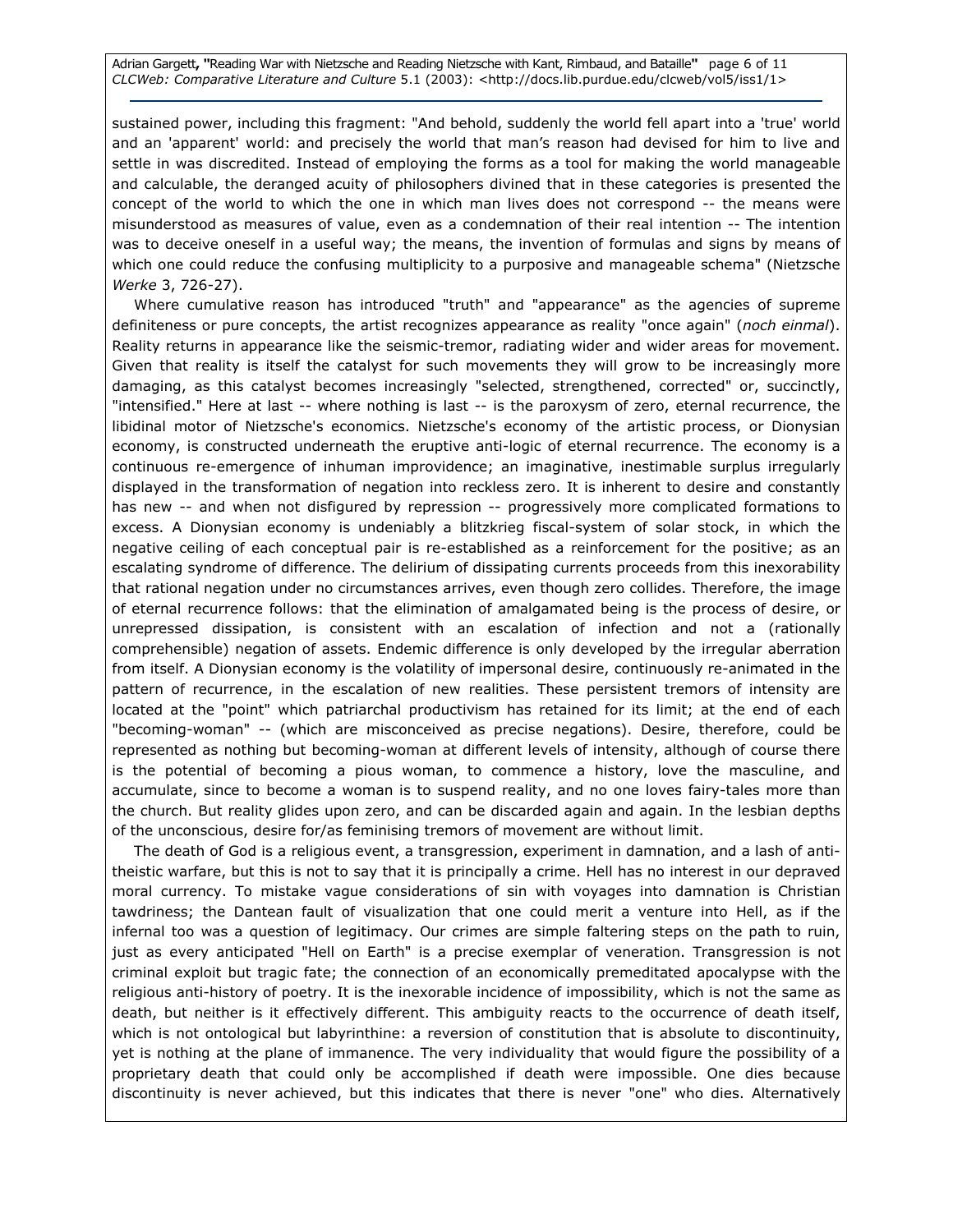Adrian Gargett, "Reading War with Nietzsche and Reading Nietzsche with Kant, Rimbaud, and Bataille" page 7 of 11 CLCWeb: Comparative Literature and Culture 5.1 (2003): <http://docs.lib.purdue.edu/clcweb/vol5/iss1/1>

there is an unthinkable communication with zero, immanence, or the sacred: "There is no feeling that throws one into exuberance with greater force than that of nothingness. But exuberance is not at all annihilation; it is the surpassing of the shattered attitude, it is transgression" (Bataille 10, 72). Humanity is a calcified fiction fearfully hiding from zero, a purgatorial incarceration of dissolution, but to be debilitated with sanctity is to bask in death like a reptile in the sun. What is an end? One trembles perhaps. An end? Is there more than one? Is not the very question a contravention? A merciless stripping? Should death be pressed so abrasively into my awareness? Can she not wait? Is it not acceptable merely to sleep?

Unlike the will to life, the will to power is not motivated by the inclination to realize and maintain a potential, its single impulsion is that of overcoming itself. It has no motivating end, but only a propulsive source. It is in this connotation that the will to power is creative desire, without a presaged objective or anticipatory precision. It is an arrow shot into the unconceived. Will to power names the pre-representational impetus for which life is an instrument, and for which proclivity is inextricable from intensity. At the centre of the terminological motor driving Nietzsche's writings lie a string of nouns of action, each of which undermines a dogma by designating a genealogical topic. Nietzsche transliterates "moralization" fully as "the genealogy of morals," but the genealogy of logic is instigated under the compact rubric of equalization (or logicalization), as is the case in point with "eternalization," simplification, divinisation, legislation, etc. It is in this way that will to power is transcribed into thought by the first hesitant tones of a positive a-teleological syntax. What if eternal recurrence were not a belief? -- "The most extreme form of nihilism would be the view that every belief is necessarily false because there simply is no true world" (Nietzsche, The Will to Power #15). As Bataille suggests, "the return immotivates the instant, freeing life from an end and in this ruining it straight away. The return is the desert of one for whom each instant henceforth finds itself immotivated" (Nietzsche Werke 6, 23).

The recurrence of the same cannot be distinguished from the non-aligned unilateral quality of difference, which is to say that recurrence is the constancy of difference with equalization. It is not that energy is what recurs as the same, but rather that energy is the economic sense of recurrence as unilateral constancy. Recurrence is not a construction of energy or cosmic economy, but the very might of indeterminate zero; the abortion of transcendence. To imagine of the real concurrence of unparalleled chaotic zero with the accomplishment of reactivity, such that the only suppressed is the un-suppressible, is to think of recurrence, and any indication that eternal recurrence is a cosmology expressible in line with a principle of non-contradiction is to unequivocally lose the idea of Nietzsche's excitement -- the unilateral, materialist, or genealogical elucidation of difference. The singular philosophical precision of recurrence glows with the effervescent stream of bilateral distinctions by indifferent matter. Spirit is different from matter once again, culture is different from nature and nature once again, order is different from chaos and chaos once again, just as life is unilaterally different from death, plenitude from zero, reactive from active forces, etc. Transcendence is both real and impossible, as is the human race.

"I count life itself as an instinct for growth, for duration, for amassing of force, for power: where the will to power is lacking there is decline. My assertion is that this will is lacking for all the highest values of humanity -- that decline-values, nihilistic values, pursue dominion under the most hallowed names" (Nietzsche Werke 2, 1167-68). It is the devaluation of the greatest values, the paroxysm at the apex of nihilism, that aborts the human race. Having split the high and the low in escalation, humanity perceives itself deprived of its idols -- which have purified themselves into explicit inexistence -- and is in this manner pitched vertiginously into its wretched values; physicality, pathology, sensuality, and materiality. At the closing stages of human civilization there is thus a regression determined by zero, a violent seizure of relapse whose motor is the fissure of an smashed telos; the death of God. Zero religion. As a corporeal-element of zero, overman is not a theoretically understandable enhancement upon humanity. Any such thing is, whatever the case may be, exactly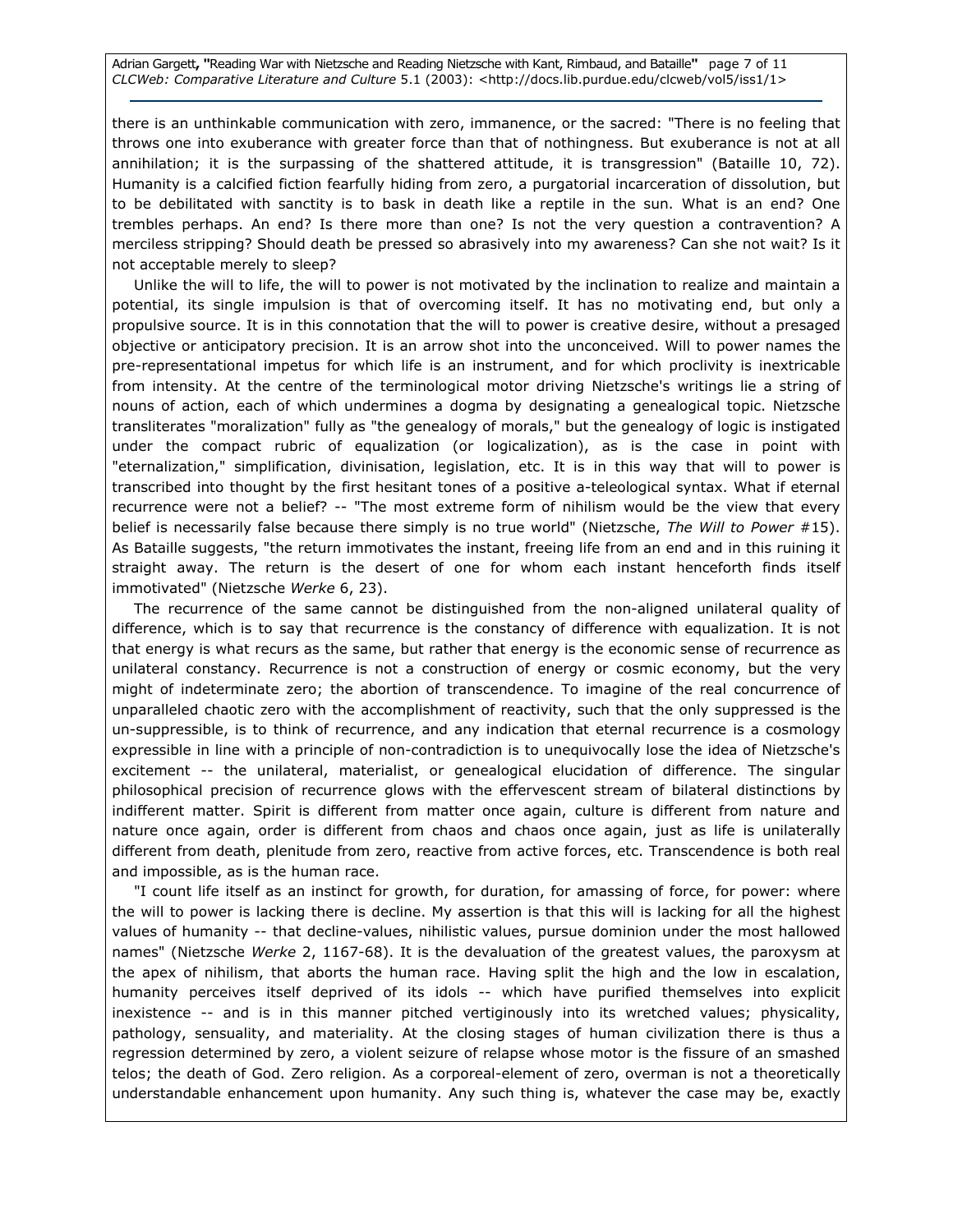Adrian Gargett, "Reading War with Nietzsche and Reading Nietzsche with Kant, Rimbaud, and Bataille" page 8 of 11 CLCWeb: Comparative Literature and Culture 5.1 (2003): <http://docs.lib.purdue.edu/clcweb/vol5/iss1/1>

impossible. Humanity cannot be intensified, but only aborted. It is initially essential to exhume the nascent anthropoid beast at the nucleus of man, with the intention to revive the concentrated series in which it is implanted. If overman is an emergence beyond humanity, it is only in the sense of being a rearrangement of its intensive foetus. This is why overman is principally regressive; like a step back from materialization in order to soar in intensity, like the drawing-back of a bow-string. Zero is the transference element which amalgamates active and reactive impulses at the end of the immense Platonic separation between nature and culture. Zero is un-differentiable without being a unity, and everything is re-engaged through zero. Eternal recurrence -- the most nihilistic thought -- initiates everything again, as history is re-energized through the nihilistic in-differentiation between zero interest and interest for zero. Passive nihilism is the zero of religion, whilst active nihilism is the religion of the zero.

The notes gathered into section 55 of The Will to Power form a macabre theme. Either "existence as it is, without meaning or aim, yet recurring inevitably without any finale of nothingness" (a box), or "the nothing (the 'meaningless') eternally" (The Will to Power #55). The nihilism of recurrence is ambiguous between its (Christian) historical meaning as the constrictive deceleration of zero and its cosmic (non-local) virtuality as an entryway to death. Christendom is to be challenged because it was its "morality that protected life against despair and the leap into nothing" (The Will to Power #55). "Morality guarded the underprivileged against nihilism. Supposing that the faith in this morality would perish, then underprivileged would no longer have their comfort -- and they would perish" (The Will to Power #55). The religious history of humanity is established on a system of ill-health: dehydration, malnourishment, disfigurement, deficiency of sleep, a general "self-destruction of the underprivileged: self-vivisection, poisoning, intoxication" (The Will to Power #55). A journey was in progress which Christian stabilizing moralism -- comprehensive species fearfulness -- privatised, representationalized, crushed under the transcendent phallus, immobilized, blocked, and driven somewhere else. Christianity is a contrivance for ensnaring the sick, but recurrence melts through the cell bars: "What does 'underprivileged' mean? Above all, physiologically -- no longer politically. The unhealthiest kind -- (in all classes) furnishes the soil for this nihilism: they will experience the belief in the eternal recurrence as a curse, struck by which one no longer shrinks from any action; not to be extinguished but to extinguish everything" (The Will to Power #55). To link sickness to death as cause to effect is itself a sign of health. Their baleful interconnection is quite different. Sickness is not followed by death within the sequence of ordered representation. It opens the gates. Genealogy does not condense sickness to a historical subject, since sickness -- the incapability to defer incentive -- evades plain recitation in progressive time, inclining towards the fading of time in epochal disruption. The reflexspasm at (and by) which reactivity gropes is the a-temporal continuum underneath the layer of health. Death is "that which has no history" (On the Genealogy of Morals 2, #13), and Nietzsche's technique is syphilis: "Only religion assures a consumption that destroys the proper substance of those that it animates" (Bataille 7, 316).

"Wherever there are walls I shall inscribe this eternal accusation against Christianity upon them -- I can write in letters which make even the blind see -- I call Christianity the one great curse, the one great instinct depravity, the one great instinct for revenge for which no expedient is sufficiently poisonous, secret, subterranean, petty -- I call it the one immortal blemish of mankind" (Nietzsche Werke 2, 1235). This stain is not a wound but a callus, because the relationship between God and man is a matter of an industrial contract. Unitary being is the regulation of work. God produces and preserves, man who labours; theology has the stench of sweat. Long before Marx, it was monotheism that hallucinated the Earth into a work-house. "As soon as we imagine someone who is responsible for our being thus and thus, etc. (God, nature), and therefore attribute to him the intention that we should exist and be happy or wretched, we corrupt for ourselves the innocence of becoming. We then have someone who wants to achieve something through us and with us" (Nietzsche Werke 3, 524). History is industrial history, and it only has one objective, which is God. Nihilism is the loss of that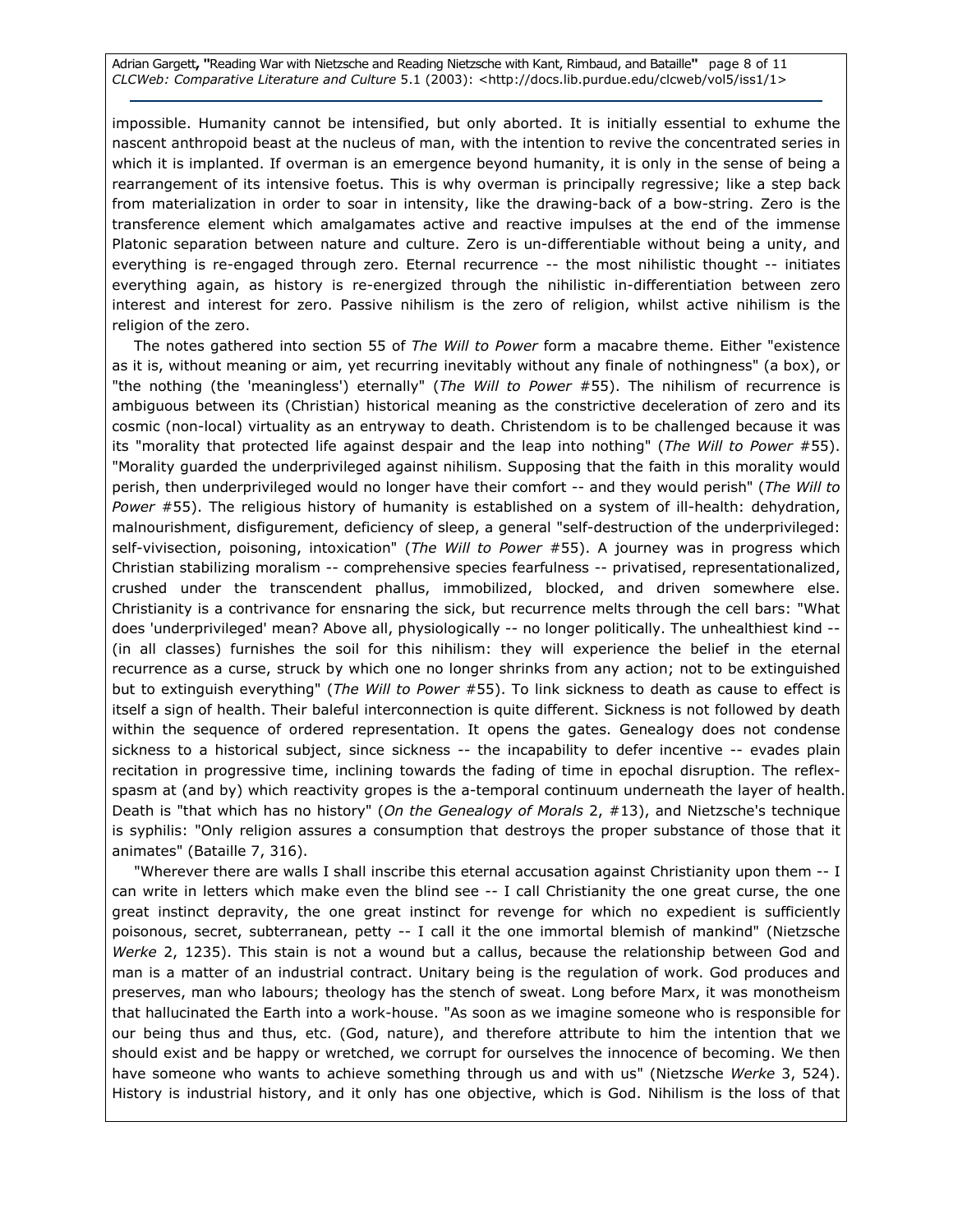Adrian Gargett, "Reading War with Nietzsche and Reading Nietzsche with Kant, Rimbaud, and Bataille" page 9 of 11 CLCWeb: Comparative Literature and Culture 5.1 (2003): <http://docs.lib.purdue.edu/clcweb/vol5/iss1/1>

objective, the invalidation of man's end, the reversion of all work to debris. It is in this sense that history is aborted by zero. The world of work expires with the One, and zero is an engine of war: "When truth steps into the fight against the lies of millennia we shall have seisms, spasms of earthquake, a displacement of mountain and valley, the like of which has never been dreamed. The concept of politics then passes over totally into a war of the spirit, all power edifices of the old society are blasted into the air -- they all rest upon the lie: there shall be wars as there have never been upon the earth" (Nietzsche Werke 2, 1153).

Between war and industry is a unilateral difference; industry is different from war and war once again. This is why significant politics is not just an event of war, but the very flow of recurrence in its concentration. Nothing is crucial but zero, and significant politics is that for which the polis itself falls prey. In addition war can seem to be directed to accumulation, supremacy, and submission, but intensely it extends corresponding to the affinity to subtilization, permeation, and termination. It is not that there is simply a craving for war, differently called by Nietzsche the "thirst for destruction" (Nietzsche Werke 3, 821), "the drive to destroy, anarchism, nihilism" (Werke 3, 708), and "will to nothingness" (Werke 2, 900; 3, 738), more exactly that war in its concentrated signification is craving itself, paroxysmal recurrence, unilateral zero. War is unreason, but what is reason? It is something like a pearl; the indication of a drawn-out irritant. When individuals become philosophical there is always a foundation of torture to be found. In the Occidental world the central mechanism of this torture, the very secure unit or territorium of brutality, has been called the soul. Like a black, damp, and icy dungeon it has always been a torment in itself. Europe has been chained in the soul, dangling with bleeding wrists, until it lusted for destruction with a foul and parched thirst. "Inspired" by the symbol of its gibbeted God, it has been a perpetual crusade.

With the immense, almost incomprehensible energy that comes from controlled rage, philosophers have watched over the carnivorous insect biting at our intellect. Perhaps they thought if they could satisfy it with an ethics its consuming greed would lessen for a while -- but such a judgment confirms a relentless corrosion of the military intuition. To endeavour to negotiate is already an overwhelming defeat -- to concede weakness, to anticipate reaction, to fend -- these are all ineffective positions to assume. At the level of strategy it might sometimes be requisite to fall back into a protective position, but grand-strategy begins and ends with a obligation to plan; to be offensive. Pragmatism is ultimately indissociable from violence. Due to the strategic folly on the part of its philosophers Europe has tried to make peace with its soul, yet relentlessly -- "stimulated" -- the maiming persists, and with each bite we suffer and perceive self.

In "Sur Nietzsche," it is not any affirmative doctrine that draws Bataille into the labyrinth of Nietzsche's writing. He is lured down into these texts by their "own" labyrinthine character, and by the nihilist religion that haunts them, which he approaches through the death of God, and entitles "the will to chance." The will to chance is the sacrifice of the will. This is not to say that the will acts out its own end, since any act of submission simply confirms humanity; increasing the extent of its possibilities into negation. Unlike any act, the will to chance defies the sequence of the possible, but even its opposition is reflexive, a "fatality of working evil, in disorder" (Bataille 6, 154). Between chance and the will is impossibility or independent difference, such that the surrender of the will is itself succumbed to as a chance. Chance is everything that no agent can do, and its scope is only restricted by fictions -- although opaque ones. It is the same as time; disintegration of individuated being into communication. "Being, humans, are not able to 'communicate' -- live -- than outside of themselves. And as they must 'communicate,' they must will this evil, this pollution, which, putting their own beings into play, renders them penetrable one to the other" (Bataille 6, 48).

It is not that Nietzsche declares upon chance in a way that Bataille comes to interpret, but rather that in Nietzsche's text chance decouples itself from the penal-complex of probability, igniting in its luxuriant immensity. Nietzsche's writing is not a dogma, but a paroxysmal risk, breaking open the confine of Kant's "nihil negativum" to soar in an affirmative psychosis, "dissolved and free" (Bataille 6,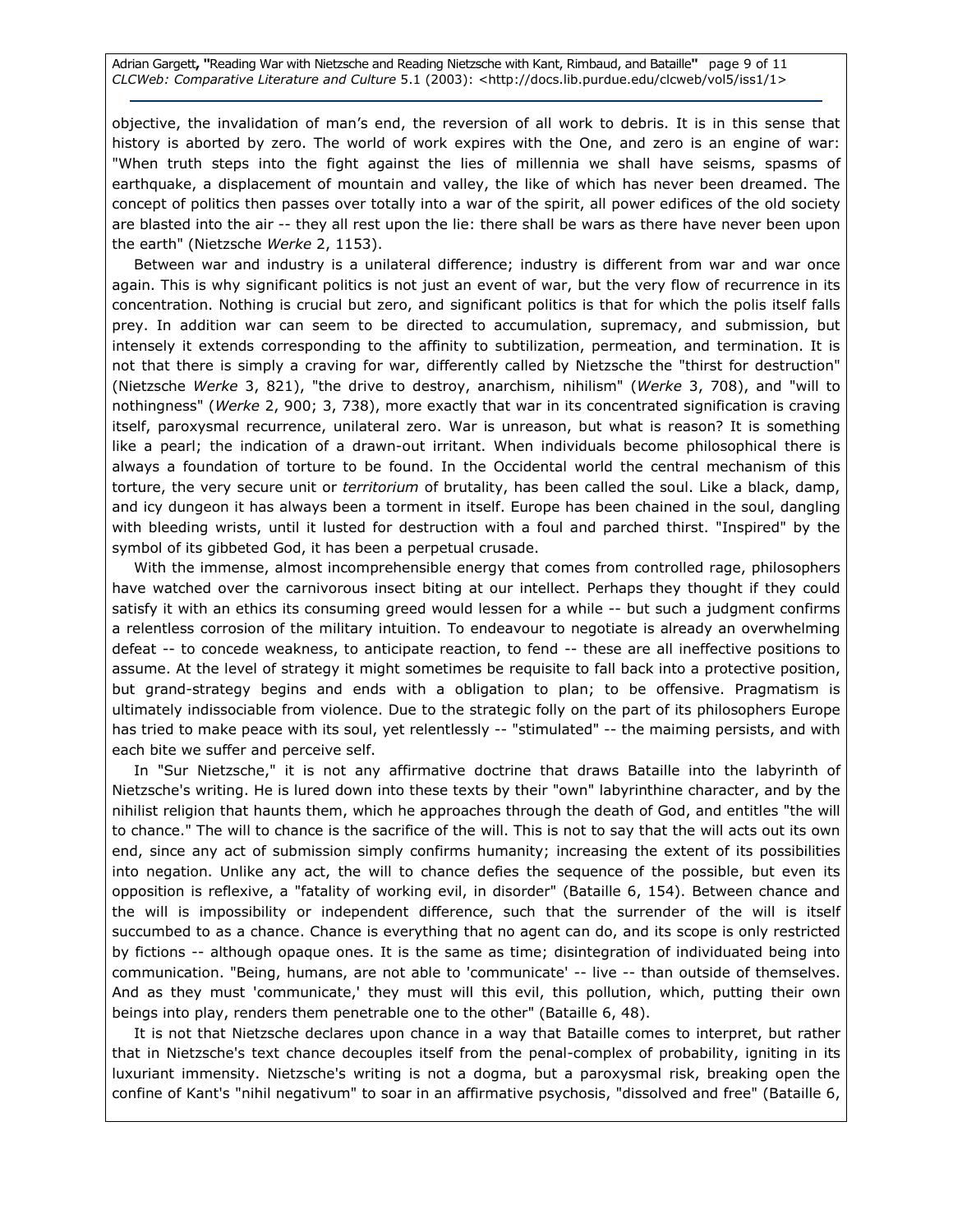Adrian Gargett, "Reading War with Nietzsche and Reading Nietzsche with Kant, Rimbaud, and Bataille" page 10 of 11 CLCWeb: Comparative Literature and Culture 5.1 (2003): <http://docs.lib.purdue.edu/clcweb/vol5/iss1/1>

155). In his article "Sacrifices" Bataille locates such a celestial anti-logic, in which irresolvable improbability, irrational negation and incessant compositional complexity are interlinked. When contrasted with the play of arrangement occurring at a lower stratum of composition every "being" is an improbability so violent that Bataille labels it "chance": "Poetry leads from the known to the unknown" (5, 157) writes Bataille. Poetry is eloquent silence, the only course of writing to converge with the sacred  $(= 0)$ , because "the unknown is not distinguished from nothingness by anything that discourse can announce (5, 133). To write the border-line of the impossible is a transgression against discursive order, and an inspiration to the unspeakable: "poetry is immoral" (5, 212).

True poetry is repellent, because it is base communication, in contrast with pseudo-communicative discourse, which assumes the separation of the terms it links. Communication -- in the transgressive non-sense Bataille lends it -- is both a total risk and an immeasurable depravity, connected with repulsive effect. The ego surfaces in the flight from communicative immanence, from deep or unholy community, whilst instigating a history that ushers towards the acrid truth of the desertification of the isolated being. From the unease of base contact, which it can only perceive as dissolution, the ego slips into the ennui of autonomy, the ante-chamber to a severe despair, whose terror is heightened by the fact that it occurs at the point where escape has drained itself, where the ego has quarantined itself to the limit of its being against unconnected adversity. Ennui is not any kind of reaction to the compromising of the ego from without, it is not an infection or a contamination (the negation of such things are for it a state of existence), but rather, it is the very truth of realized being; the core effect of personal individuality. Ennui cannot be overcome, exceeded or determined -- aufgehoben -because it is nothing but the concentrate of such processes, indeed, of function as such. Ennui is intimated into the very composition of project, as "the necessity of leaving oneself" (Bataille 5, 137). If the territory of Bataille's writing is volcanic it is not only due to the indiscriminate paroxysms of a shattering incandescence, but also because its fecundity is predicted by a grotesque disinfection. Below and before the intense jungles of delirium is the endless ash-plain of despair.

In contrast to the pompous declarations from the orthodoxies, which come from on high -- like the stroke of a whip -- an infernal message is subterranean, a whisper from the nether-regions of discourse, since Hell is certainly below. Just as the underworld is not a hidden world -- a real or true (wahre Welt) -- but is that hidden by all worlds, so is the crypt-mutter from Hell something other than a reversed scene, concept or belief. In their infernal lineaments words are passages, leading into and through lost networks, and not edifications. Achievement is unattainable in Hell. There is nothing en bas except drifting amongst emergences, and what is existing has always come bizarrely, without assimilation. Infernal "low-life" has no understanding of capital. Even the thoughts of these inferior ones are a disguise and dissolution, their beliefs mere chameleon etchings of the skin. Poetry does not strut logically amongst convictions, it seeps through crevices; a magmic flux of resuscitated amongst vermin. If it was not that the Great Ideas had basements, fissures, and vacuoles, poetry would never infest them. Faiths rise and fall, but the rats persist.

#### Works Cited

Bataille, George. Oeuvres Completes. Ed. Denis Hollier, Thadèe Klossowski, Mme Leduc, Henri Ronse, and J.-M. Rey. 12 vols. Paris: Gallimard, 1970-88.

Kant, Immanuel. The Critique of Pure Reason. Trans. and ed. Paul Guyer and Allen W. Wood. Cambridge: Cambridge UP, 1990.

Nietzsche, Friedrich. On the Genealogy of Morals. Trans. Walter Kaufmann. New York: Vintage, 1969.

Nietzsche, Friedrich. Ecce Homo. Trans. Walter Kaufmann. New York: Vintage, 1967.

Nietzsche, Friedrich. The Will to Power. Trans. Walter Kaufmann and R.J. Hollingdale. New York: Vintage, 1968.

Nietzsche, Friedrich. The Gay Science. Trans. Walter Kaufmann. New York: Vintage, 1974.

Nietzsche, Friedrich. Werke. Kritische Gesamtausgabe. Trans. Paul Harrison. Ed. Karl Schlechta. Frankfurt: Ullstein, 1969.

Rimbaud, Arthur. Collected Poems. Trans. Oliver Bernard. Harmondsworth: Penguin, 1986.

Author's profile: A freelance author and critic, Adrian Gargett received a Ph.D. in philosophy from the University of